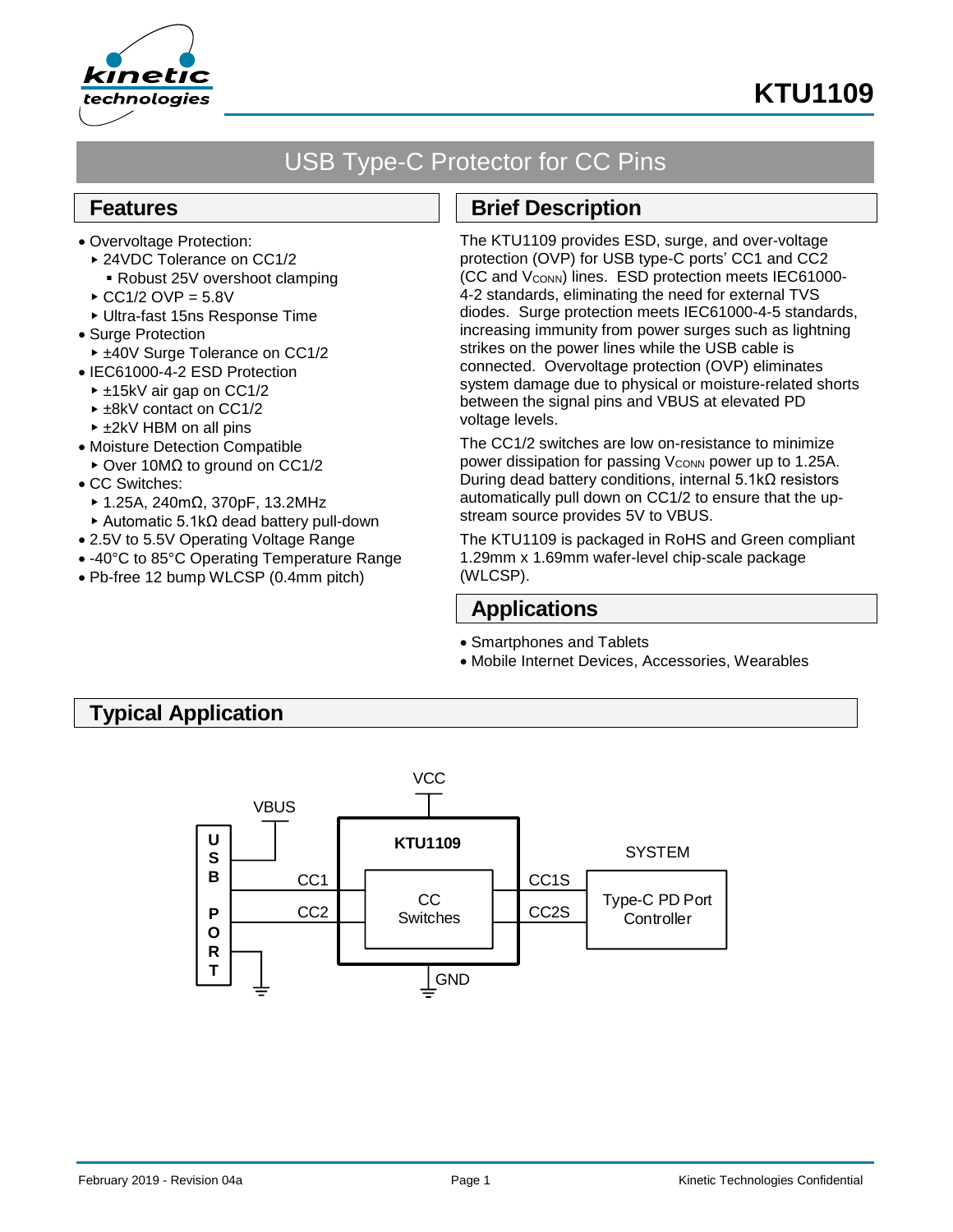

# **KTU1109**

## **Pin Descriptions**

| Pin #         | <b>Name</b>       | <b>Function</b>                                                                                             |
|---------------|-------------------|-------------------------------------------------------------------------------------------------------------|
| A4            | VCC               | Device Supply Input – connect to a 2.5V to 5.5V source. Connect a 1µF ceramic<br>capacitor from VCC to GND. |
| A1, A2, A3    | GND               | Ground                                                                                                      |
| <b>B2, C2</b> | CC <sub>1</sub>   | Connector side of CC1 switch                                                                                |
| <b>B3, C3</b> | CC <sub>2</sub>   | Connector side of CC2 switch                                                                                |
| <b>B1, C1</b> | CC <sub>1</sub> S | System side of CC1 switch                                                                                   |
| <b>B4, C4</b> | CC <sub>2</sub> S | System side of CC2 switch                                                                                   |

**WLCSP34-12**



12-Bump 1.29mm x 1.69mm x 0.620mm WLCSP Package, 0.4mm pitch

Top Mark WW = Device ID Code XX = Date Code, YY = Assembly Code ZZZZ = Serial Number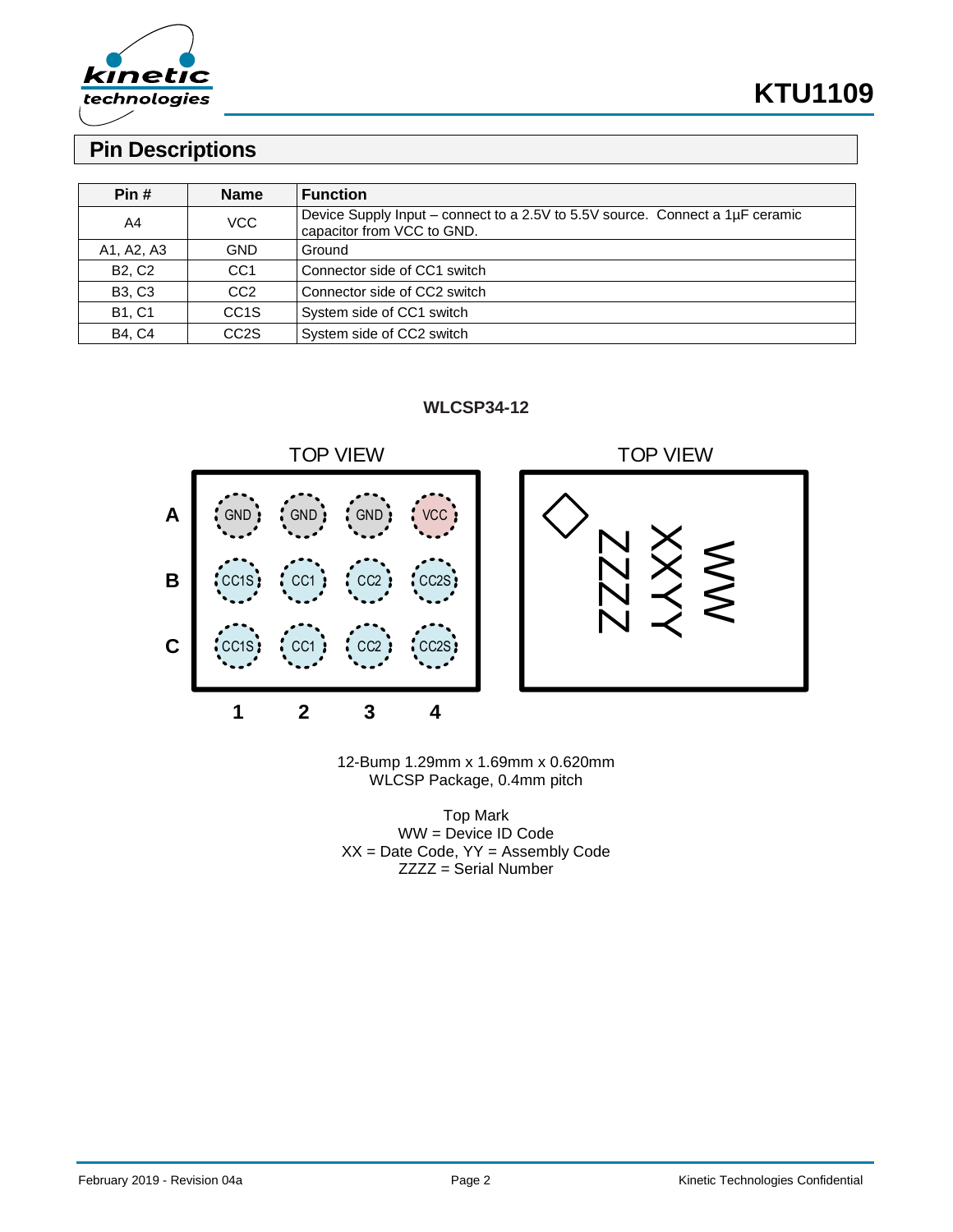

## **Absolute Maximum Ratings<sup>1</sup>**

| <b>Symbol</b> | <b>Description</b>                               | Value         | <b>Units</b> |  |
|---------------|--------------------------------------------------|---------------|--------------|--|
| $V_{\rm CC}$  | VCC to GND                                       | $-0.3$ to 6   |              |  |
|               | CC1, CC2 to GND $(2.5V < VCC < 5.5V)$            | $-0.3$ to 24  |              |  |
| Vю            | CC1S, CC2S to GND $(2.5V < VCC < 5.5V)$          | $-0.3$ to $8$ |              |  |
|               | CCn to CCnS Continuous Current                   | ±1250         | mA           |  |
| <b>I</b> IO   | CCn to CCnS Peak Current (2.5ms)                 | ±2000         |              |  |
|               | <b>Operating Junction Temperature Range</b>      | $-40$ to 150  | ℃            |  |
| Ts            | Storage Temperature Range                        | $-65$ to 150  | $^{\circ}C$  |  |
| Tlead         | Maximum Soldering Temperature (at leads, 10 sec) | 260           | °C           |  |

### $(T_A = 25^{\circ}C$  unless otherwise noted)

## **ESD and Surge Protections<sup>2</sup>**

| Symbol                          | <b>Description</b>                            | Value | Units |
|---------------------------------|-----------------------------------------------|-------|-------|
| <b>VESD HBM</b>                 | JEDEC JS-001 ESD Human Body Model (all pins)  | ±2    | kV    |
| V <sub>ESD</sub> c <sub>D</sub> | IEC61000-4-2 ESD Contact Discharge (CC1, CC2) | ±8    | k٧    |
| Vesd agd                        | IEC61000-4-2 ESD Air-Gap Discharge (CC1, CC2) | ±15   | k٧    |
| Vsurge                          | IEC61000-4-5 Surge (CC1, CC2 to GND)          | ±40   |       |

## **Thermal Capabilities<sup>3</sup>**

| Symbol                | <b>Description</b>                        | Value | <b>Units</b> |
|-----------------------|-------------------------------------------|-------|--------------|
| $\Theta$ JA           | Thermal Resistance – Junction to Ambient  | 54    | $\circ$ CM   |
| P <sub>D</sub>        | Maximum Power Dissipation at 25°C         | 2.4   | W            |
| $\Delta P_D/\Delta_T$ | Derating Factor Above $T_A = 25^{\circ}C$ | -18.6 | mW/°C        |

## **Ordering Information**

| <b>Part Number</b> | Operating<br>Marking <sup>4</sup><br>Temperature |                | Package    |  |
|--------------------|--------------------------------------------------|----------------|------------|--|
| KTU1109EFAA-TR     | NFXXYY7777                                       | -40°C to +85°C | WLCSP34-12 |  |

l

<sup>1.</sup> Stresses above those listed in Absolute Maximum Ratings may cause permanent damage to the device. Functional operation at conditions other than the operating conditions specified is not implied. Only one Absolute Maximum rating should be applied at any one time.

<sup>2.</sup> ESD and Surge Protection ratings conform to JEDEC and IEC industry standards. Some pins may actually have higher performance.

<sup>3.</sup> Junction to Ambient thermal resistance is highly dependent on PCB layout. Values are based on thermal properties of the device when soldered to an EV board.

<sup>4.</sup> "NF" is the device ID, "XX" is the date code, "YY" is the assembly code and "ZZZZ" is the serial number.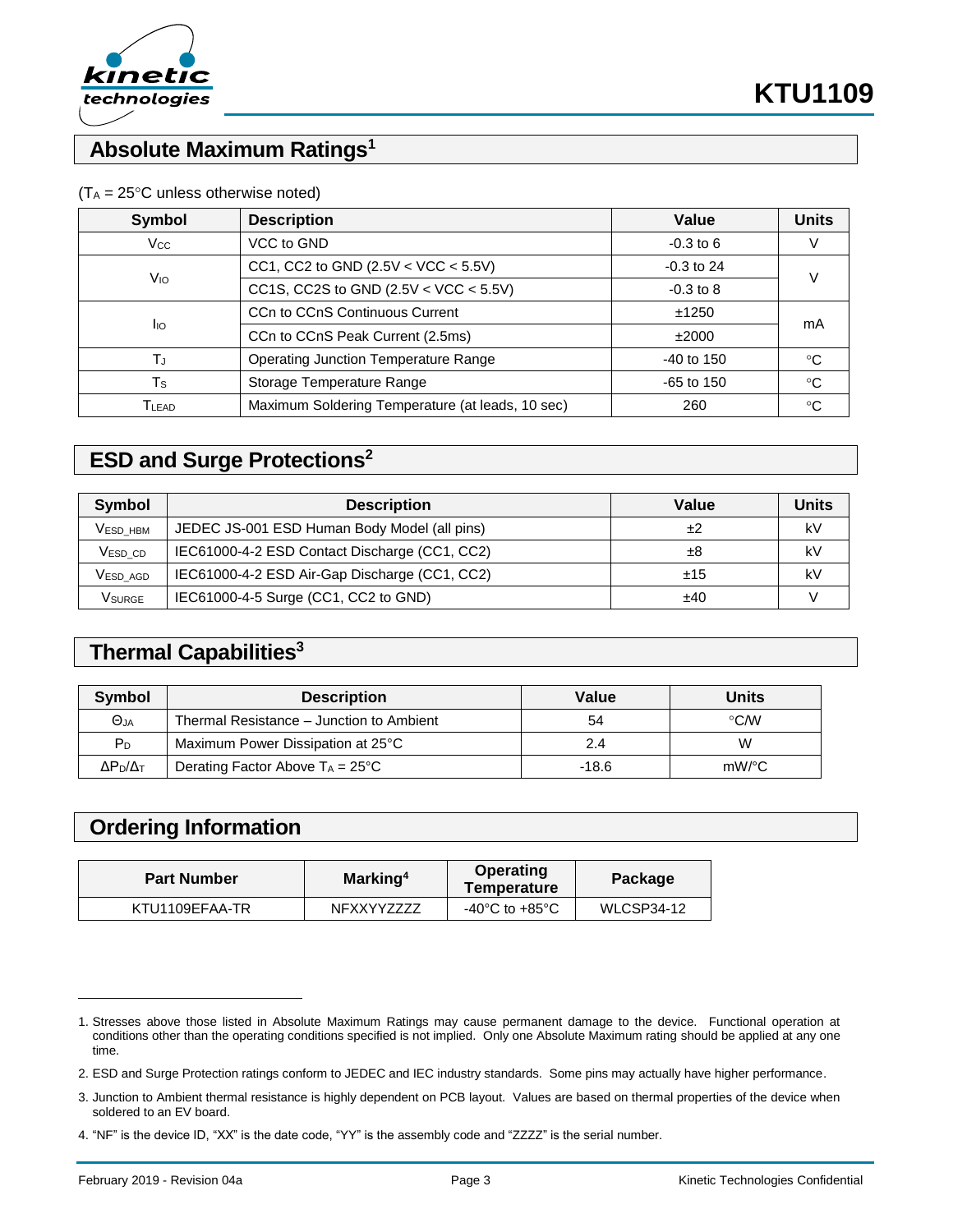

## **Electrical Characteristics<sup>5</sup>**

Unless otherwise noted, the *Min* and *Max* specs are applied over the full operation temperature range of -40°C to +85°C and  $V_{CC}$  = 2.5V to 5.5V. Typical values are specified at +25°C with  $V_{CC}$  = 3.0V.

| <b>Symbol</b>                          | <b>Description</b>                   | <b>Conditions</b>                                                                                                        | Min    | <b>Typ</b> | Max  | <b>Units</b> |
|----------------------------------------|--------------------------------------|--------------------------------------------------------------------------------------------------------------------------|--------|------------|------|--------------|
| <b>Supply Specifications</b>           |                                      |                                                                                                                          |        |            |      |              |
| V <sub>cc</sub>                        | <b>Supply Operating Range</b>        |                                                                                                                          | 2.5    |            | 5.5  | V            |
| VUVLO                                  | Under-Voltage Lockout Threshold      | Rising threshold                                                                                                         | 2.2    | 2.32       | 2.45 | V            |
|                                        |                                      | Hysteresis                                                                                                               |        | 100        |      | mV           |
| $_{\rm lcc}$                           | <b>Supply Current</b>                | Enabled, $V_{CC} = 3.0V$                                                                                                 |        | 30         | 50   | μA           |
| <b>Thermal Shutdown Specifications</b> |                                      |                                                                                                                          |        |            |      |              |
|                                        | IC Junction Thermal Shutdown         | Rising threshold                                                                                                         |        | 150        |      | °C           |
| T <sub>J_SHDN</sub>                    |                                      | Hysteresis                                                                                                               |        | 20         |      | °C           |
|                                        | <b>CC Switch Specifications</b>      |                                                                                                                          |        |            |      |              |
| $V_{CC1/2}$                            | Switch Voltage Operating Range       |                                                                                                                          | $-0.3$ |            | 5.5  | V            |
|                                        |                                      | Rising threshold                                                                                                         | 5.55   | 5.8        | 6.1  | V            |
| Vov <sub>P</sub> cc                    | <b>OVP Threshold</b>                 | Hysteresis                                                                                                               |        | 100        |      | mV           |
|                                        | On-Resistance                        | Value, $V_{CC1/2} = 0V$ to $V_{CC}$ ,<br>$IQUT = 0.1A$                                                                   |        | 240        | 500  | $m\Omega$    |
| R <sub>ON_CC</sub>                     |                                      | Flatness, $V_{CC1/2} = 0V$ to $V_{CC}$                                                                                   |        | 0.9        |      | mΩ           |
|                                        |                                      | Matching, $V_{CC1/2} = 0V$ to $V_{CC}$                                                                                   |        | 0.5        |      | $m\Omega$    |
| $Con\_cc$                              | On-Capacitance                       | $Frequency = 50MHz$                                                                                                      |        | 370        |      | pF           |
| <b>BWON CC</b>                         | On-Bandwidth                         | $Rs = R_L = 50\Omega$ , $V_{CC1/2} = 0dBm$                                                                               |        | 13.2       |      | <b>MHz</b>   |
|                                        |                                      | Intended data rate                                                                                                       | 10     | 300        |      | Kbps         |
| $R_{CC1/2}$ GND                        | Resistance to GND                    | $V_{CC1/2} \leq V_{CC}$ , $T_A = +25$ °C                                                                                 | 10     | 12.8       |      | $M\Omega$    |
| <b>ICCLK</b>                           | Switch Off Leakage Current           | $V_{CC} = 0V$ , $V_{CC1/2} = 5.5V$ , $V_{CC1/2S} =$<br>$OV, T_A = +25°C, measure current$<br>out of CC1/2S               |        | 0.1        | 1    | μA           |
| <b>R</b> <sub>DB</sub>                 | Dead Battery Pull-Down<br>Resistance | $V_{CC}$ < $V_{UVLO}$ , $V_{CC1/2}$ = 2.6V                                                                               | 4.1    | 5.1        | 6.1  | kΩ           |
| $VCC1/2$ DB                            | Dead Battery Threshold Voltage       | $ _{CC1/2} = 80 \mu A$                                                                                                   | 0.5    | 0.82       | 1.2  | V            |
| ton_cc                                 | Switch Turn-On Time                  | Vcc rising > VUVLO                                                                                                       |        | 100        |      | μs           |
| toff cc                                | Switch Turn-Off Time                 | V <sub>cc</sub> falling < V <sub>UVLO</sub>                                                                              |        | 12         |      | μs           |
| tov <sub>P_CC_R</sub>                  | OVP Rising Response Time             | $V_{CC} = 3.0V$ , $CC1/2 = +40V$ surge,<br>$CC1/2S = 5.1k\Omega$ to GND,<br>$T_A = +25$ °C                               |        | 15         |      | ns           |
| V <sub>CC1/2S</sub> MAX                | OVP Rising Maximum System<br>Voltage | $V_{CC} = 3.0V$ , $CC1/2 = +40V$ surge,<br>$CC1/2S = 5.1k\Omega$ to GND,<br>$T_A = +25$ °C, measured at<br><b>CC1/2S</b> |        | 5.9        |      | $\vee$       |
| tovp cc F                              | <b>OVP Falling Debounce Time</b>     |                                                                                                                          |        | 30         |      | μs           |

l

<sup>5.</sup> Device is guaranteed to meet performance specifications over the –40°C to +85°C operating temperature range by design, characterization and correlation with statistical process controls.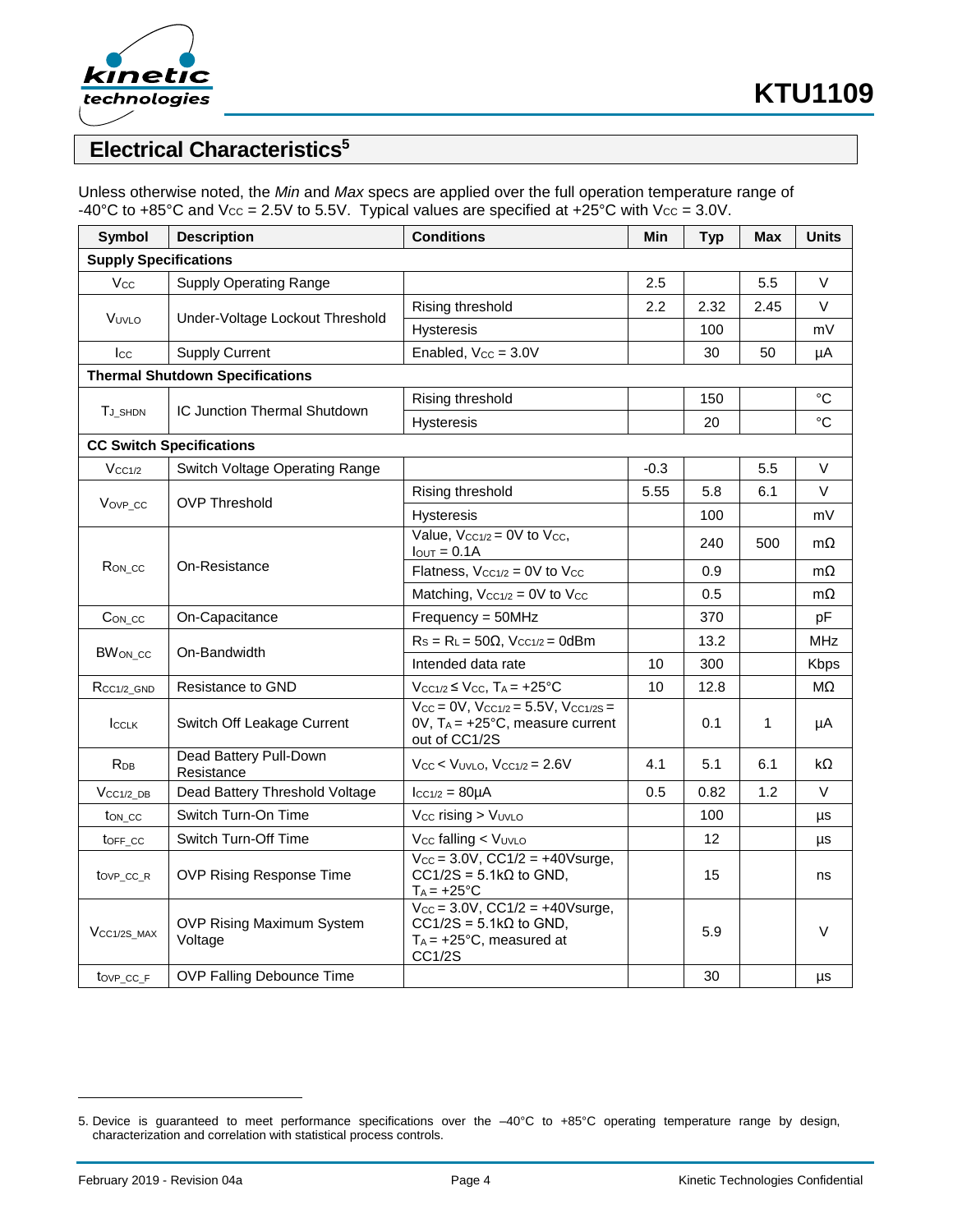

## **Typical Characteristics**

 $V_{\text{CC}} = 3.0V$ ,  $C_{\text{VCC}} = 1 \mu F$  and  $T_A = 25^{\circ}C$  unless otherwise specified.

### 40 35 Rising 30 Supply Current (µA) Supply Current (µA) 25 20 15 10 5 0 2 3 4 5 6 Input Voltage (V)







### **VCC Supply Current vs. Supply Voltage VCC Supply Current vs. Temperature**

**CC Switch RON vs. Switch Voltage CC Switch OVP Threshold vs. Temperature**



**CC I-V Curves Dead Battery 5.1kΩ Pull-Down Current & Resistance vs. CC Voltage**

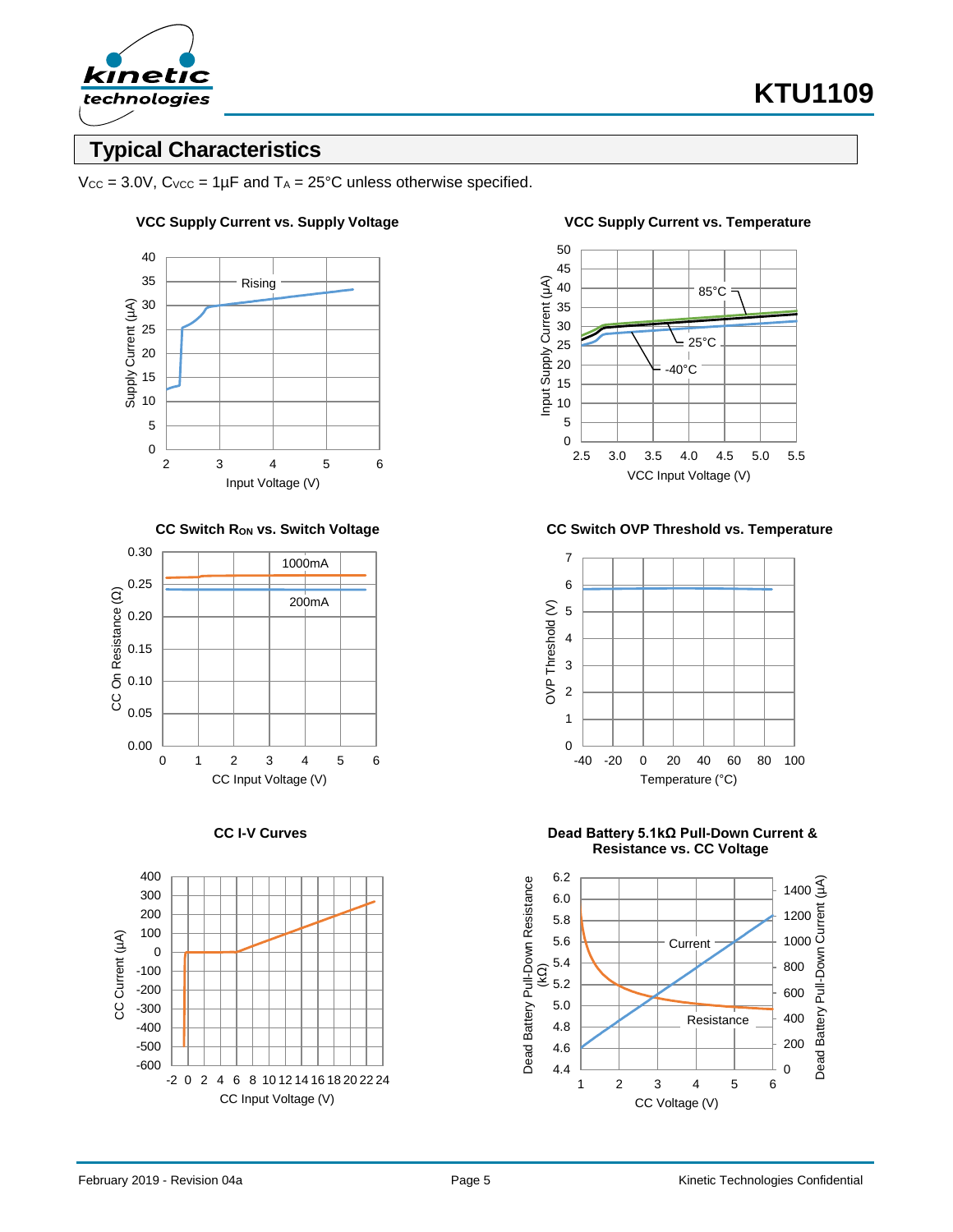

## **Typical Characteristics (continued)**

 $V_{CC}$  = 3.0V,  $C_{VCC}$  = 1µF and  $T_A$  = 25°C unless otherwise specified.









20ns / div







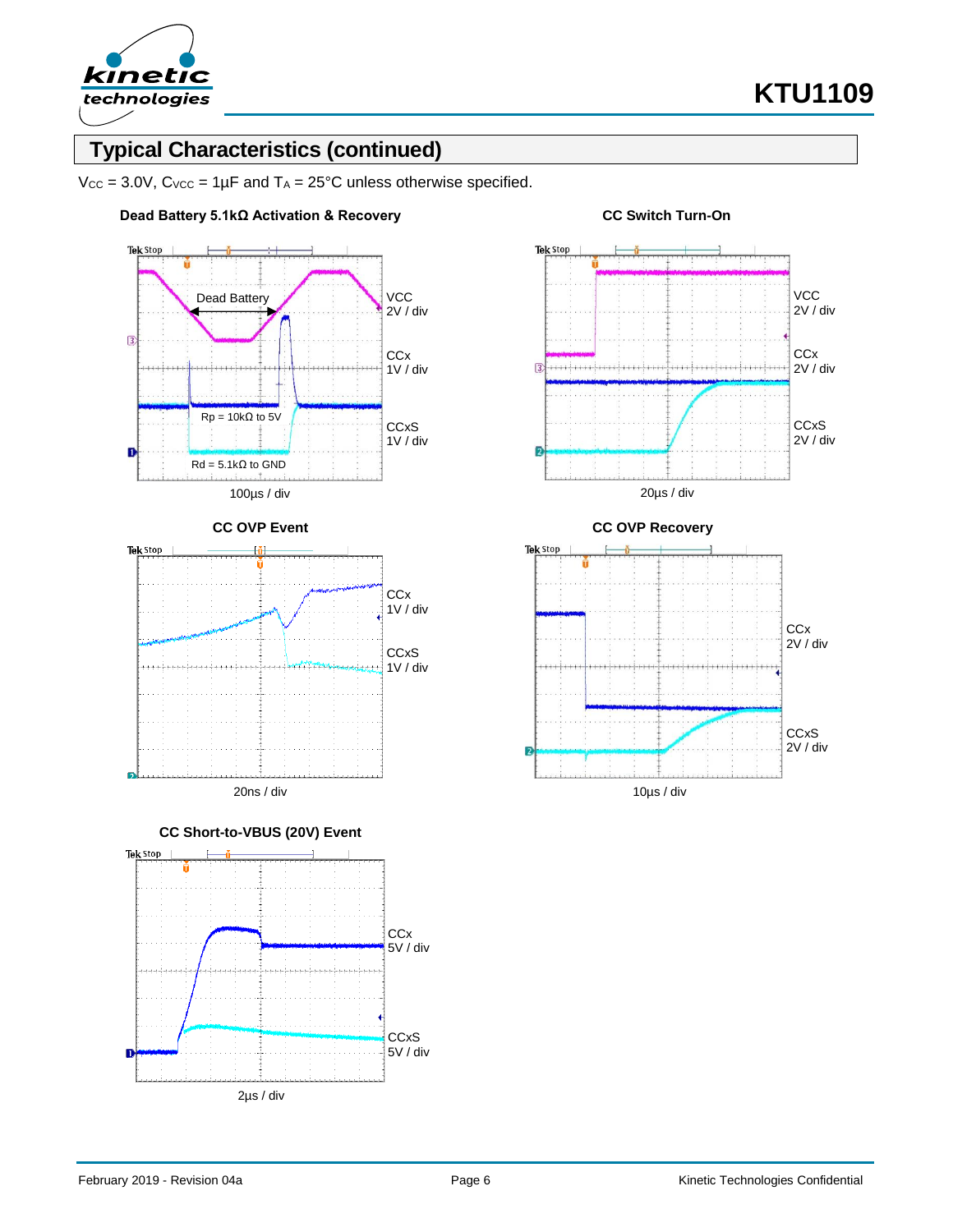

# **Typical Characteristics (continued)**

 $V_{CC}$  = 3.0V,  $C_{VCC}$  = 1µF and  $T_A$  = 25°C unless otherwise specified.





### **CC Switch Bandwidth CC Switch Crosstalk**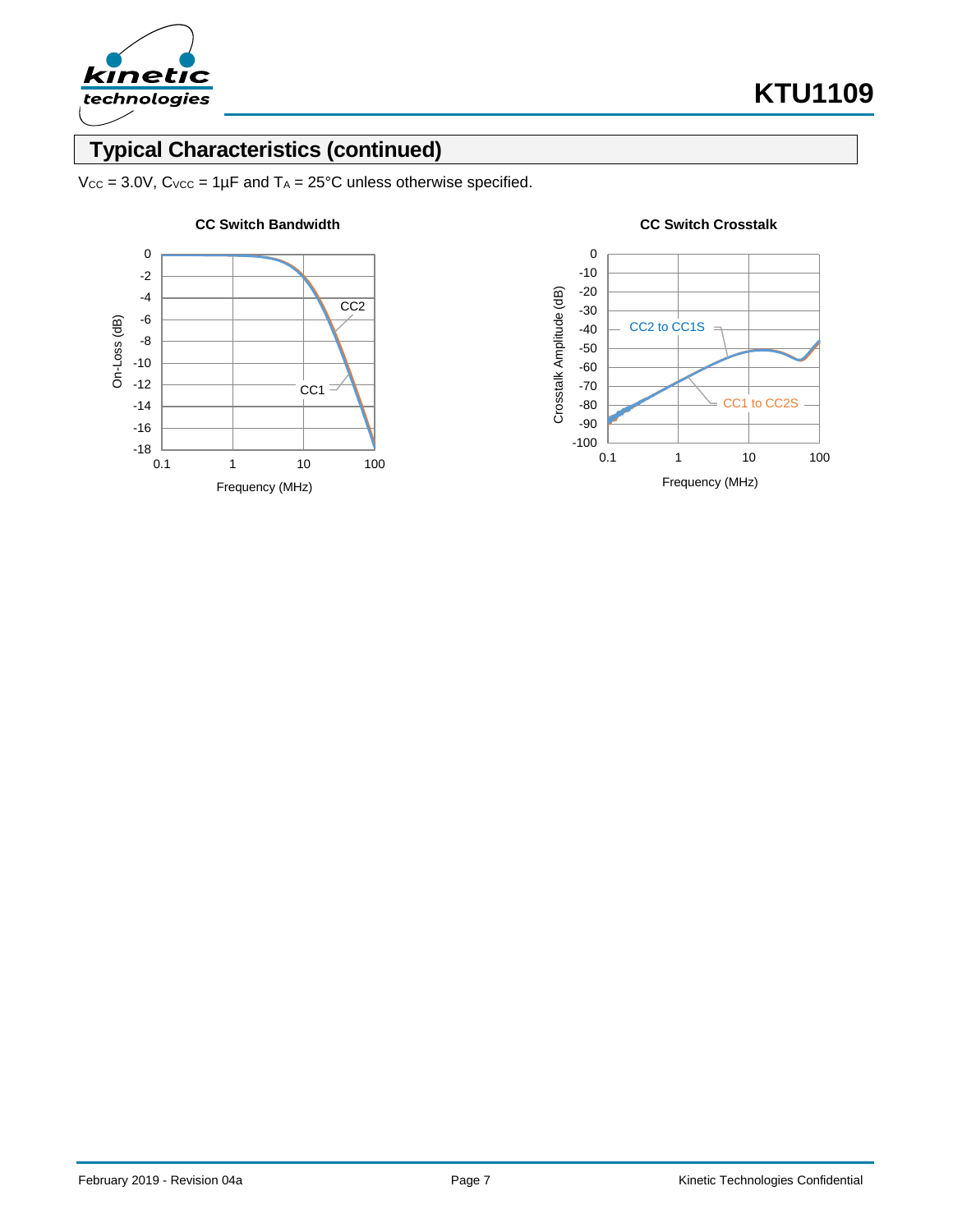

**KTU1109**

# **Functional Block Diagram**



**Figure 1. KTU1109 Functional Block Diagram**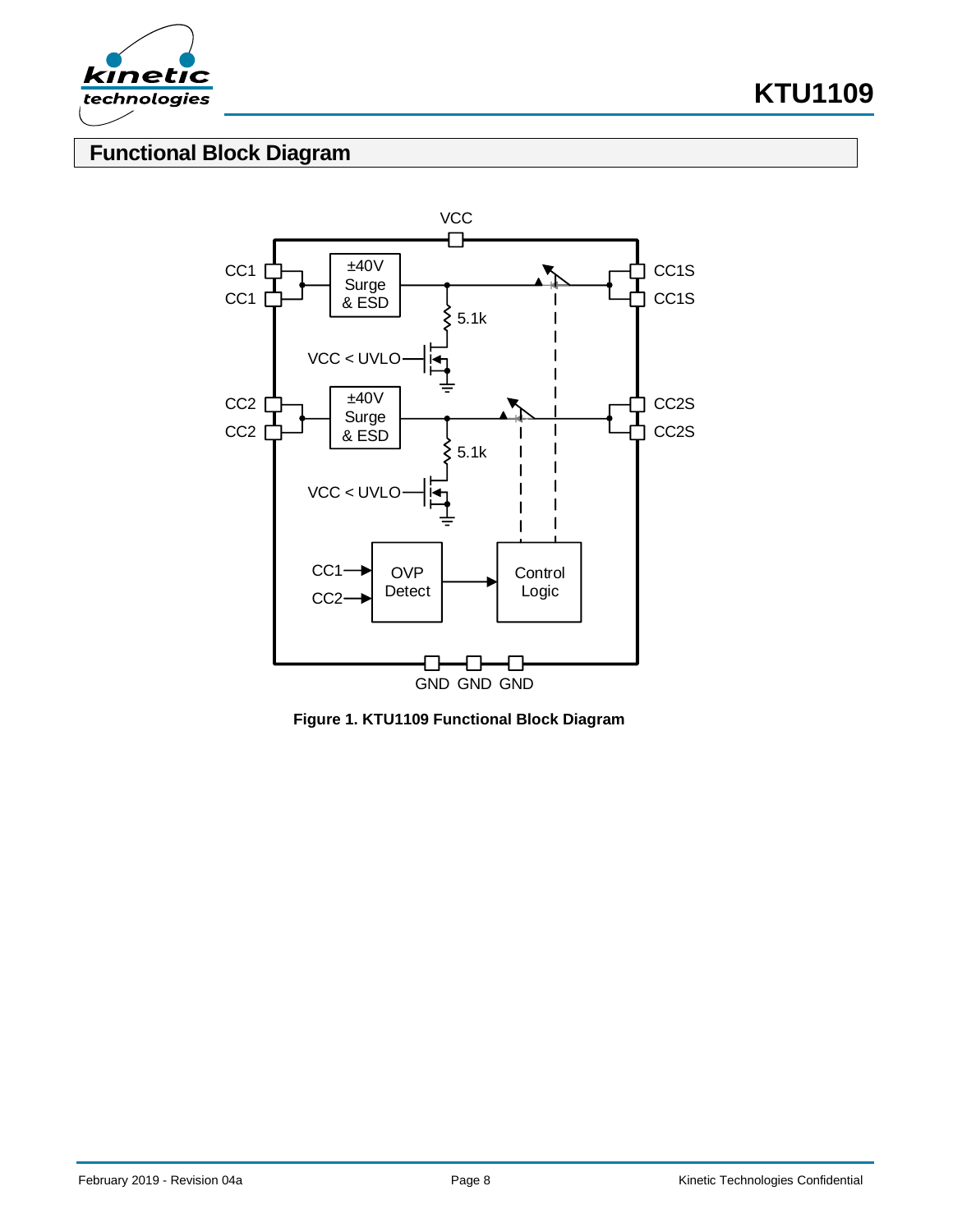



## **Functional Description**

The KTU1109 is designed to provide overvoltage protection (OVP) switches for USB Type-C port CC1/2 signal pins, with protection from voltage surges, and electro-static discharge (ESD). Fault conditions can occur at the input port receptacle due to mechanical shorts between the CC pins to VBUS PD levels up to 24V. The KTU1109 provides these functions in a space saving WLCSP34-12 package.

The CC1/2 protection switches have a low on-resistance value that is typically 240mΩ. This low on-resistance allows the CC1/2 switches to pass V<sub>CONN</sub> power up to 1.25A without excess voltage drop or power dissipation issues. The typical 370pF switch capacitance provides a typical signal bandwidth of 13.2Mhz which is more than required to normal USB PD data rates that usually do not exceed 300kbps.

The KTU1109 has a dead battery function for CC1/2 USB Type-C operation which presents internal 5.1KΩ pulldowns in the event of a dead battery. To aid in moisture detection within the USB Type-C receptacle, the CC1/2 switches have over 10MΩ resistance to ground in normal operation. Refer to the IC application information section for dead battery and moisture detection features.

### **Overvoltage Protection (OVP)**

Overvoltage events can occur on the CC signal lines caused by a short to VBUS with voltages that can range up to the full USB PD 20V level. Overvoltage events can also be induced by faulty external adaptors or USB devices connected to the USB Type-C input. To guard against such events, the CC1/2 protection switches are overvoltage tolerant up to 24VDC and include 27V surge clamps.

When enabled, the KTU1109 continuously monitor the voltage level present on the CC1/2 signal lines. If the voltage on either CC1 or CC2 exceeds 5.8V (nominal), the IC control shuts down (turns off) all switches to protect the downstream system from the overvoltage event. The CC1/2 switches will typically respond to an OVP event in 15ns. Switch operation automatically resumes when the applied CC1/2 voltage drops below 5.7V as there is a 100mV OVP threshold hysteresis for both of signal switches.

### **ESD and Surge Protection**

The KTU1109 ESD protection is compliant to IEC61000-4-2 levels, providing CC1/2 pins air gap protection up to ±15kV and contact protection up to ±8kV. The KTU1109 is also ±2kV HBM compliant to JEDEC JS-001-2017 standards. The CC1/2 inputs are able to stand off ESD events up to the stated specifications. To protect the IC and system from CC line voltage surges, the KTU1109 CC1/2 input pins can stand off input surge events up to ±40V.

### **IC Protection**

In addition to ESD, surge and OVP protection, the KTU1109 also includes internal thermal monitoring/shutdown and input supply undervoltage lockout features. The IC will automatically shut down if the internal die temperature exceeds 150°C (nominal). There is 20°C of hysteresis allowing the IC to automatically restart and resume operation when the internal die temperature cools to a level below 130°C (nominal).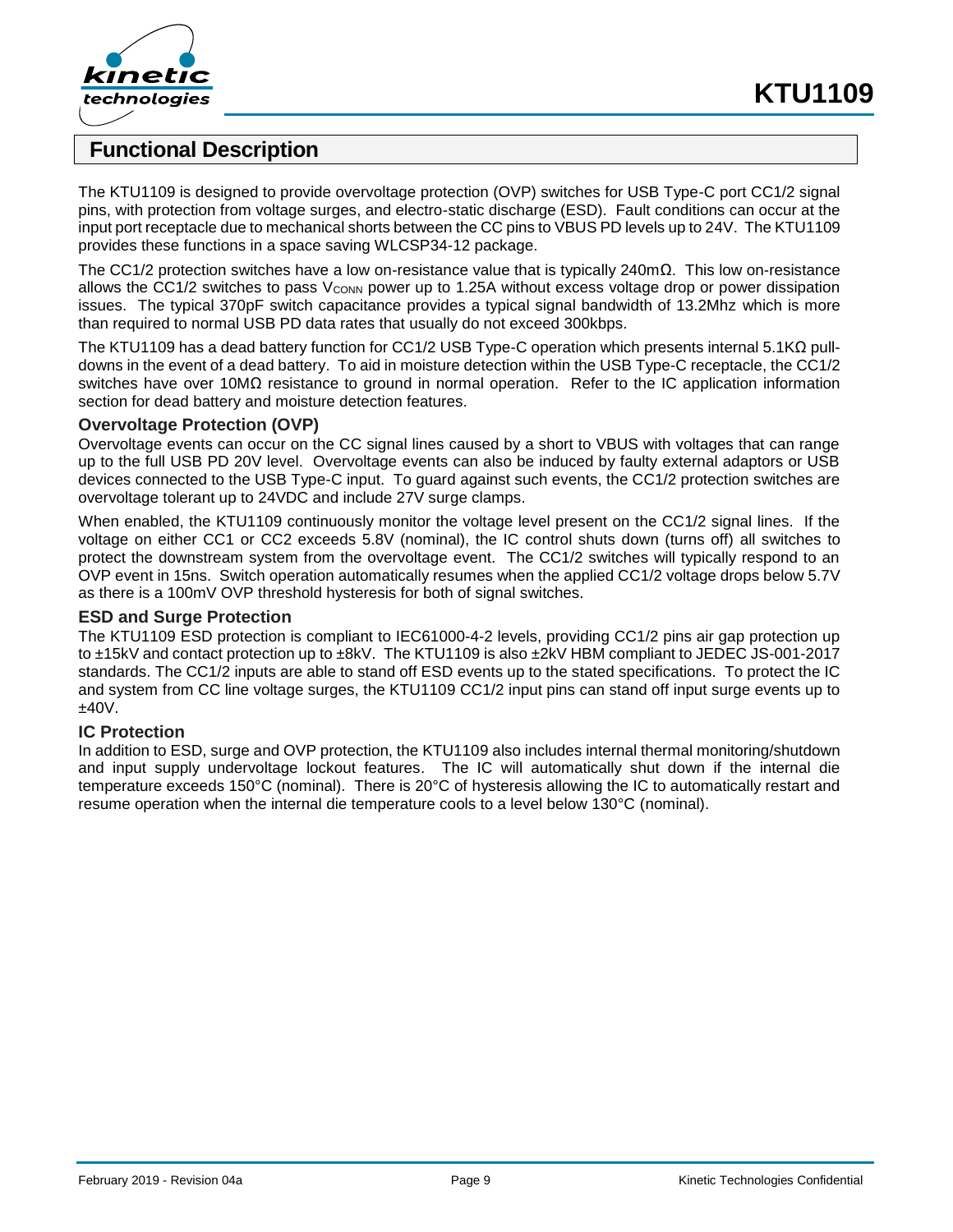



## **Application Information**

For typical USB Type-C CC input port protection applications, only one external component is required for the KTU1109 to provide protection functions.

### **Input Supply and Bypass Capacitor Selection**

Place a 1.0µF/10V or greater value ceramic capacitor between the VCC pin and ground. X5R or X7R dielectric ceramic capacitors are preferred for input supply bypassing applications as they maintain better capacitance value and tolerances over operating voltage and temperature ranges when compared to lower cost Y5V dielectric type ceramic capacitors.

### **Dead Battery Detection / Operation**

USB Type-C specification allows the host and peripheral device to charge internal batteries through the Type-C port receptacle. Dead battery detection is an important feature that allows a device to be charged when its internal battery supply is depleted. Automatic 5.1kΩ dead battery pull-down resistors on the CC1/2 inputs signal to a connected upstream USB current source PD host or wall adapter to allow charging through the USB Type-C port VBUS. When an applied adapter senses a 5.1kΩ pull-down on CC1/2, 5V should be applied to the VBUS line to enable charging. For this reason, the KTU1109 contains an automatic dead battery sub-circuit – see [Figure 2.](#page-9-0) The CC1/2 pin impedance to ground is 5.1kΩ when no supply is present at VCC or when the device is in UVLO shutdown. Under regular operation conditions with 2.5V to 5.5V applied to VCC, the CC1/2 impedance to ground is switched to 10MΩ to support normal CC line functions.



### **Figure 2. Simplified Schematic for Dead Battery Automatic 5.1kΩ Pull-Down Sub-Circuit**

### <span id="page-9-0"></span>**Moisture Testing**

In systems that perform moisture detection on the USB port, it is typical to apply a test current through the KTU1109 and out of the connector-side pins. Moisture presents itself as a resistance path from the connectorside pins to ground. The threshold for moisture detection is usually less than 1M $\Omega$  of external leakage resistance to ground. To simplify moisture detection, the KTU1109 features over 10MΩ internal impedance from the connector-side pins to ground. However, it is important to keep in mind that KTU1109's internal impedance reduces when the voltage on the connector-side pins (CC1/2) is greater than the device supply voltage (VCC). Therefore, it is important to use a weak test current for a suitably low moisture detection threshold. An alternate solution is to use a pullup resistor to a voltage source, for example,  $30k\Omega$  pull-up to 2.7V.

### **PCB Layout Guidelines**

Good PCB layout is important to maintain USB CC signal integrity and optimize KTU1109 protection features. The following guidelines are recommended for best system performance:

- 1. Multi-layer printed circuits boards are recommended for hi-speed data communication applications. Best USB CC signal quality is realized with 4 layer or greater PCB assemblies. A multilayer board minimizes the board material thickness between the signal trace layer and adjacent ground plane layer, which aids in maintaining consistent trace impedance for high-frequency signals.
- 2. The KTU1109 IC package should be placed as close as possible to the USB Type-C connector to maximize ESD, surge and OVP protection for the system.
- 3. The use of data trace vias should be minimized or ideally avoided altogether as they introduce impedance discontinuities at high frequencies and compromise signal quality.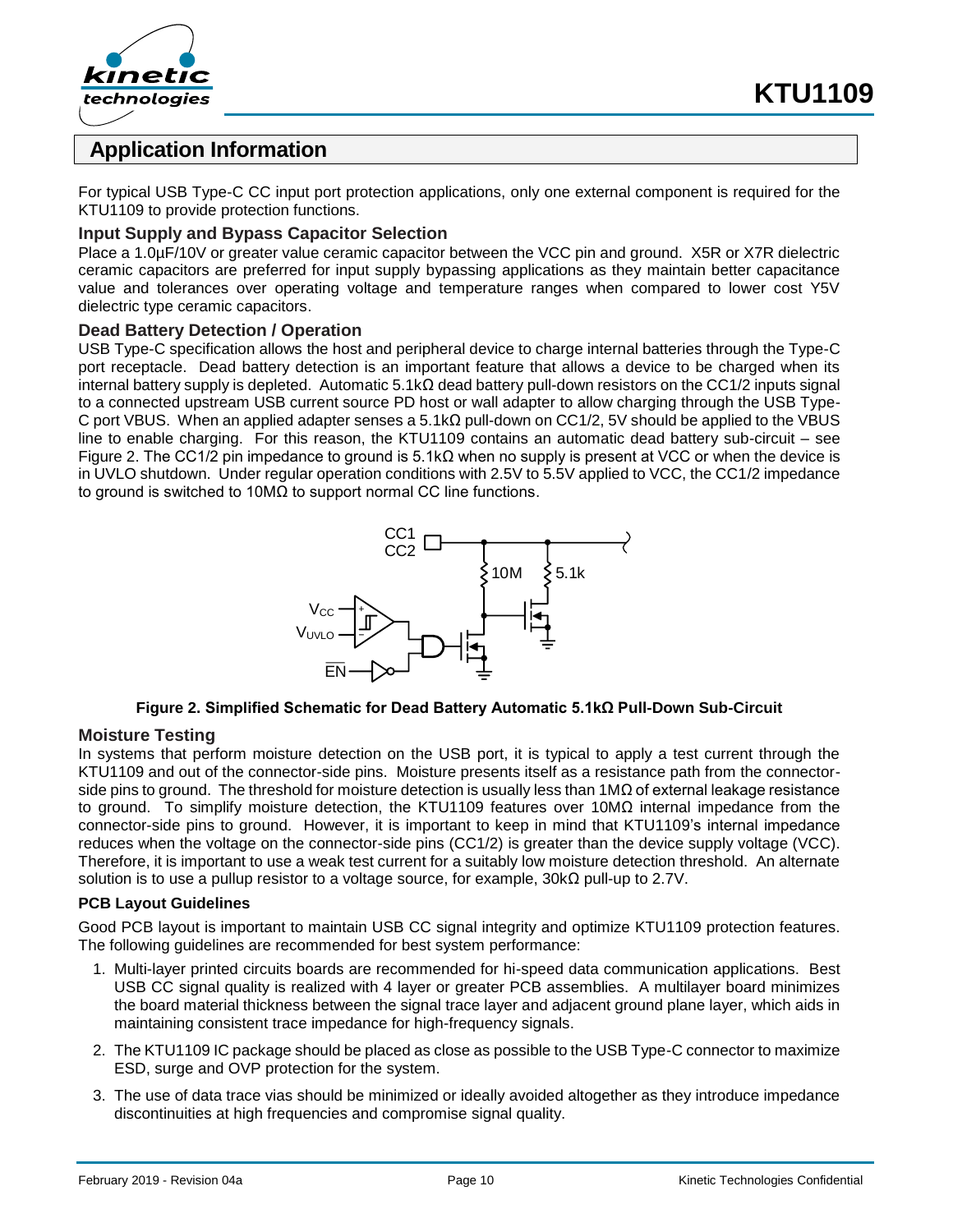

- 4. If CC inputs are to be used in V<sub>CONN</sub> applications, size trace widths wide enough for the high current capacity requirements for this function. The KTU1109 is designed to support up to 1.25A through the CC1/2 switches.
- 5. CC1/2 signal traces should be routed directly over ground planes placed on the next PCB layer. To maintain best PCB trace impedance characteristic and minimize electro-magnetic interference (EMI), the ground plane layer should have no breaks under the signal trace layer. The ground plane layer should be referenced back to the system power source ground at one single point to avoid stray current paths through the ground plane.

### **Recommended Layout**

It is recommended to place the decoupling capacitor close to the IC and the trace length to VCC and GND should be minimized. The VCC pin requires a capacitor for decoupling. Use a 1µF, 10V rated, low ESR, X5R ceramic capacitor for best performance.



**Figure 3. Recommended Layout**